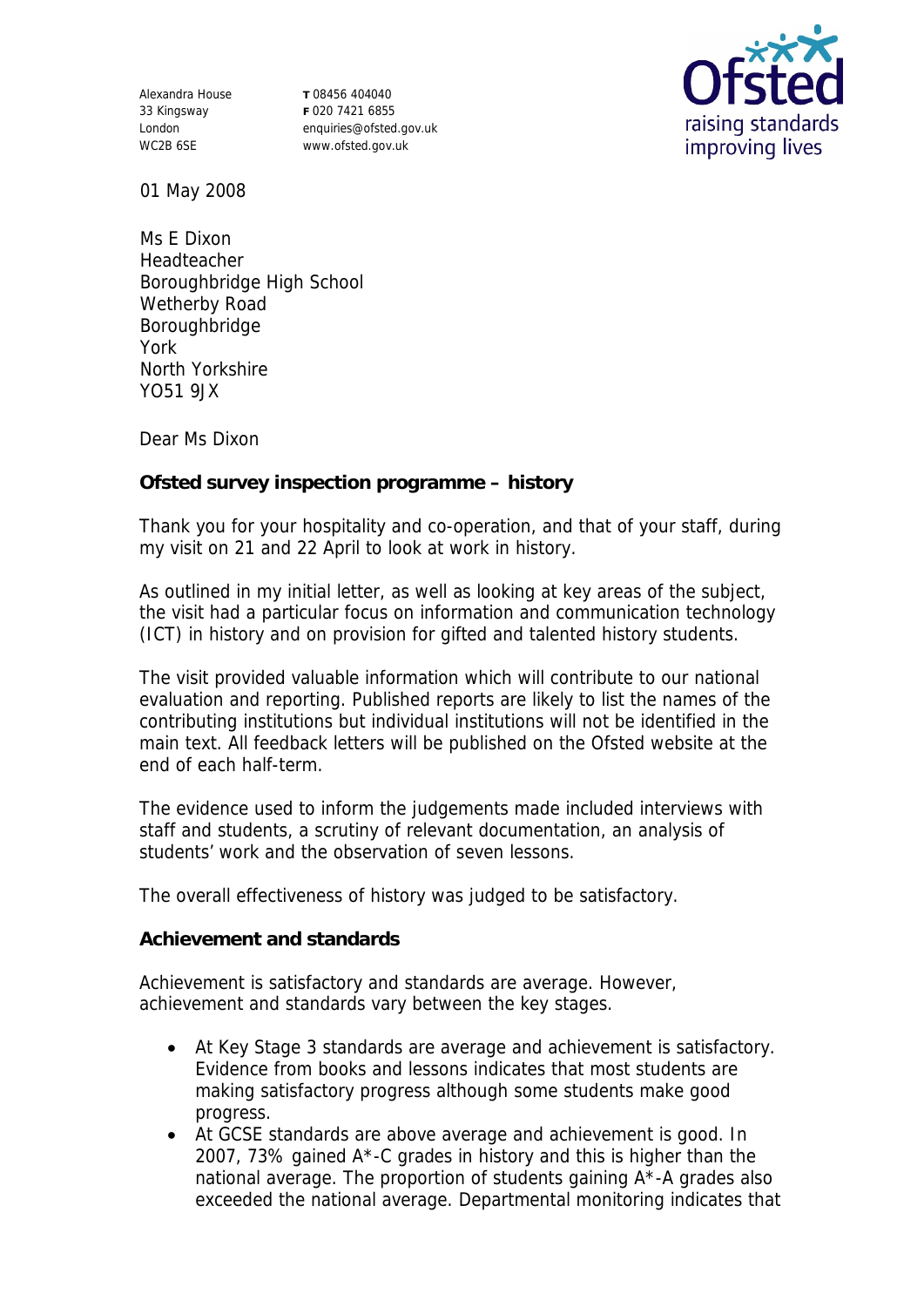students in Year 11 are on track to attain their targets. As a result, the proportion of students attaining A\*-C grades is likely to be much higher this year than last. Students are doing well at GCSE because of the quality of the teaching they receive in Years 10 and 11.

- Relatively small numbers of students take history at AS and A2 levels. Although there has been some underachievement in recent years, some students are achieving above their targets. On the whole, in the sixth form standards are average and achievement is satisfactory.
- Students are developing a clear understanding of the topics they study. Some have a good knowledge and can analyse sources appropriately. When given the opportunity, many can articulate sound views and provide suitable evidence to support their opinions.
- Most students are enthusiastic about their studies and are keen to learn. In the words of one Year 9 student 'It's never boring. You learn something new every lesson'. Relationships between students are positive and there is a sound rapport between staff and students. Behaviour is satisfactory and sometimes good, although not all lowlevel disruption is dealt with promptly. Student attitudes are generally constructive. Classrooms are welcoming and displays are vibrant. On the whole, there is a positive climate for learning.
- Overall, students' personal development is satisfactory and history contributes to students' general progress in a number of ways, for example, through the development of important skills for life, such as group work, analysis of evidence and making presentations. However, the limited use of ICT in history means that opportunities to develop students' ICT skills are missed.

## **Quality of teaching and learning**

The quality of teaching and learning is satisfactory, although some good teaching was observed on this visit.

- Teachers are well qualified and enthusiastic. They have good subject knowledge and a clear understanding of examination requirements. This strengthens learning for students, especially at GCSE. They want students to do well and offer much support outside normal lessons, especially at Key Stage 4. This is much appreciated by students.
- Lessons are well planned and have a logical structure. Teachers know what they are trying to achieve and this is clearly communicated to students. Teachers consistently use a common lesson planning format and this provides a clear focus on objectives and outcomes to structure learning and promote achievement. The needs of those students who have learning difficulties and/or disabilities are regularly considered, but the needs of those who are gifted in history are not. As a result, the needs of all students are not fully met.
- Teaching is stronger in examination classes, especially at Key Stage 4. In these lessons there was good questioning by the teachers and students had the opportunity to give their views, a feature welcomed and commented on by students. There is a clear emphasis upon developing knowledge, understanding and skills in all year groups.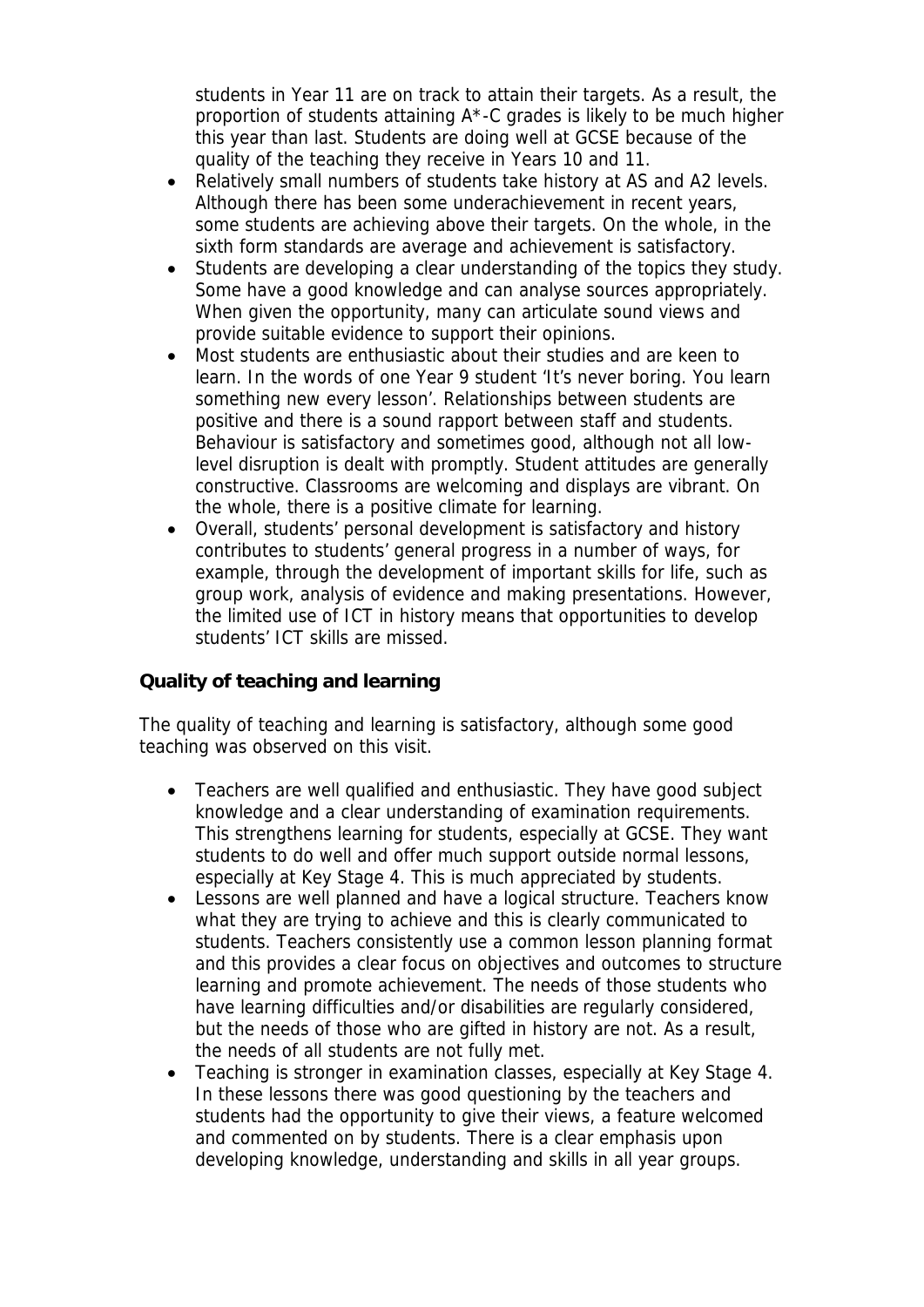- Teachers use a range of activities so lessons have variety to help motivate and stimulate student interest and engagement. However, pace is lacking in too many lessons, especially at Key Stage 3. As a result, there is insufficient time to review learning which has taken place in lessons and opportunities for students, in particular those at Key Stage 3, to pose their own questions, discuss opposing views and reach their own conclusions are missed.
- Exercise books at Key Stage 3 are generally marked in line with the department's policy but comments do not always provide clear guidance for students on how to improve. However, this is not the case at Key Stage 4 and in the sixth form where comments are detailed and helpful. Some students at Key Stage 3 were unclear about their targets for improvement.
- Assessment is generally accurate; the department has thorough assessment procedures and there is regular evaluation by teachers of students' progress through set assessment tasks. At Key Stage 4 and in the sixth form, results are collated and analysed and the marking of set assessment tasks are standardised. However, such good practice does not take place at Key Stage 3.

## **Quality of the curriculum**

The curriculum is good.

- The curriculum is broad and balanced and meets all requirements. During the current academic year the department has undertaken a major review of the curriculum at Key Stage 3 and is considering a thematic approach. Final decisions – including how to integrate local history – have yet to be made.
- Students at GCSE enjoy studying the course in modern world history, while sixth form students like studying, for example, sixteenth century Britain and Europe not least as it is a change from the modern world. Students are engaged by the topics and appreciate the relevance of what they are studying when links are made. Year 11 students, for example, could make clear links between what they had studied on America and the depression with today's world economic difficulties.
- Some cross-curricular links are made, especially to citizenship through the study of human rights and slavery, and politics and government. However, links to other curricular areas are not strong.
- Schemes of work and suggested lesson plans provide a useful basis for teachers to prepare their lessons. Together with a series of detailed resource packs, they give teachers a firm foundation on which to begin their preparation. However, as yet the department does not identify within the schemes specific tasks to challenge gifted history students and precise opportunities to develop students' skills in ICT.
- Students enjoy the visits to places of historical interest such as the Year 7 trip to Helmsley Castle and Rievaulx Abbey and the Year 8 visit to the Royal Armouries in Leeds. Two sixth form students have recently visited Auschwitz as part of the 'Lessons from Auschwitz' programme and plans are in place for them to work with Year 9 prior to that year group studying the Holocaust and visiting the Beth Shalom Holocaust Centre.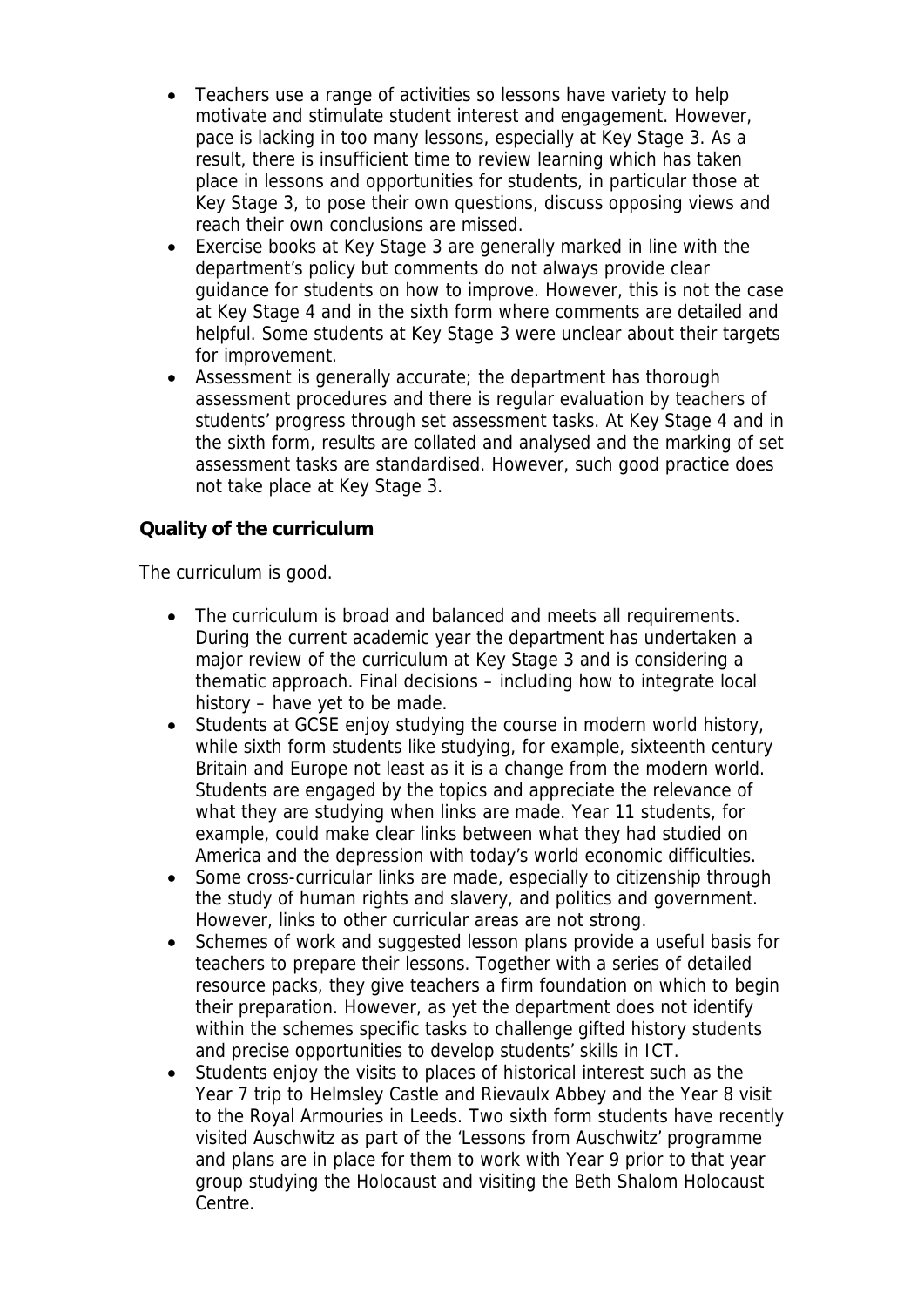## **Leadership and management**

The leadership and management of history are satisfactory.

- Since the start of this academic year the department has been led by an acting head of department whilst the current head of department has been on maternity leave. The acting head of department is dedicated and thoughtful and has worked hard to ensure that the department has maintained its focus on improving provision and raising standards and achievement. He is well respected by colleagues and by students for his enthusiasm for the subject and for the support he provides.
- The department is well organised and runs smoothly on a day-to-day basis. Documentation is clear and well presented.
- Self-evaluation is reasonably accurate in identifying strengths of the subject and what needs to be done to bring about further improvement.
- Good practice is shared and students comment on how much they appreciate the way history teachers do all they can to help them.
- Examination results at GCSE and AS/A2 are thoroughly analysed. However, there is no similar analysis of data at Key Stage 3. As a result, the opportunity is missed to include the outcomes of that review in future departmental planning.

**Subject issue: information and communication technology (ICT)**

The use of ICT in history is satisfactory.

- Digital projectors are occasionally used in history teaching but currently the department shares them with colleagues across the humanities faculty. Students enjoy it when they are used because, as they pointed out, digital technology helps to bring variety to their learning.
- Students have the opportunity to produce work on computers, to research on the internet, and to create and deliver their own PowerPoint presentations. However, the use of ICT by teachers and by students is limited. Opportunities to develop ICT skills are not taken partly because they are not identified within schemes of work.

**Subject issue: provision for gifted and talented history students**

The provision for gifted history students is satisfactory.

- Some opportunities are identified within schemes of work for gifted history students to develop their interests and abilities. However, such references are limited.
- Plans are in place to develop provision outside lessons for gifted history students. For example, some of the gifted history students in Year 8 are about to test out some teaching and learning materials based on the Merchant Adventurers Hall in York and developed by the acting head of department during a recent work placement.